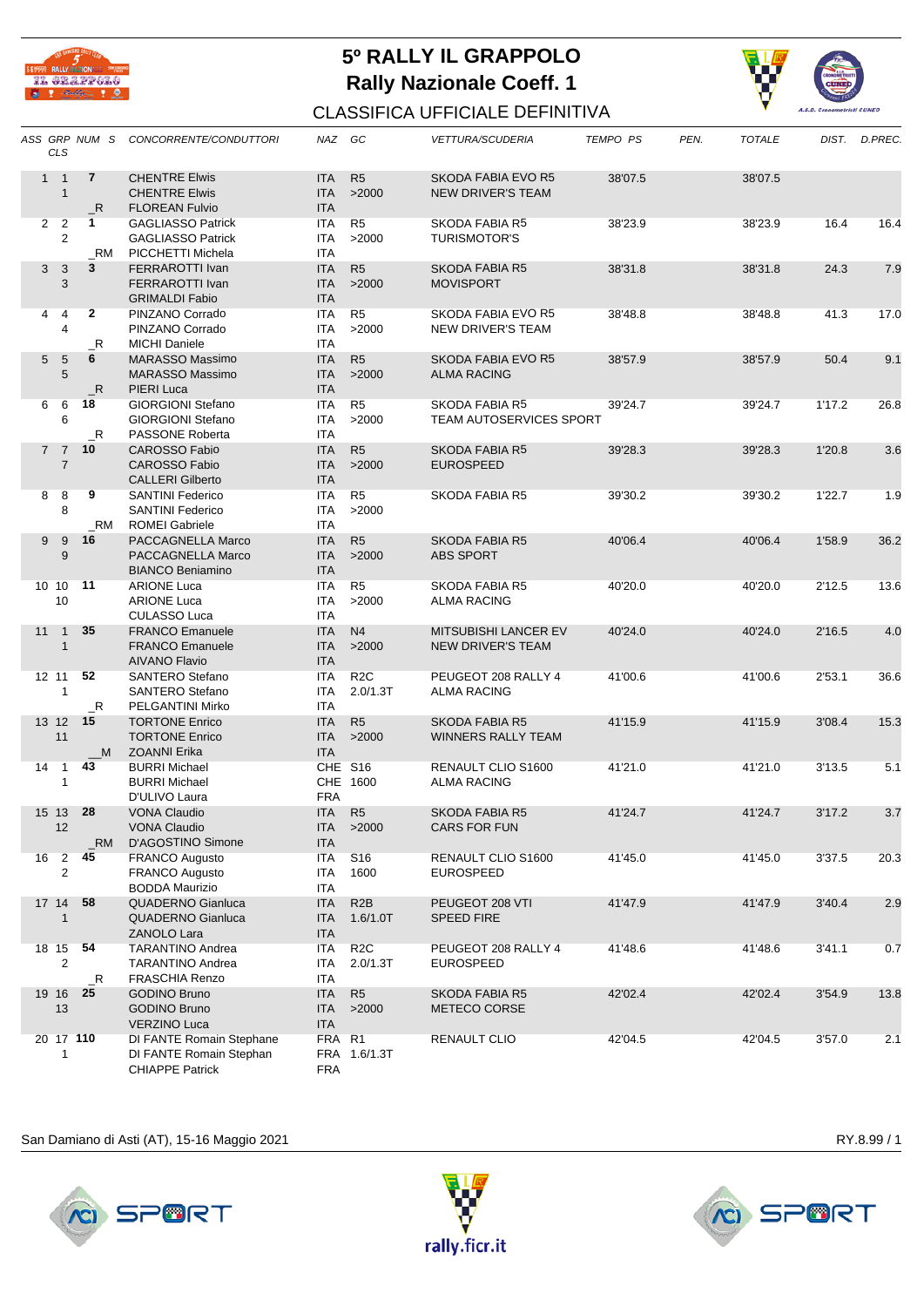|           | <b>CLS</b>                   | ASS GRP NUM S | CONCORRENTE/CONDUTTORI                                                                        | NAZ GC                                 |                              | <b>VETTURA/SCUDERIA</b>                         | <b>TEMPO PS</b> | PEN. | <b>TOTALE</b> |        | DIST. D.PREC. |
|-----------|------------------------------|---------------|-----------------------------------------------------------------------------------------------|----------------------------------------|------------------------------|-------------------------------------------------|-----------------|------|---------------|--------|---------------|
| 21 18     | $\overline{2}$               | 59            | <b>TORCHIO Vincenzo</b><br><b>TORCHIO Vincenzo</b><br>R C CARLEVERO Mauro                     | <b>ITA</b><br><b>ITA</b><br><b>ITA</b> | R <sub>2</sub> B<br>1.6/1.0T | PEUGEOT 208 VTI<br><b>ALMA RACING</b>           | 42'06.7         |      | 42'06.7       | 3'59.2 | 2.2           |
| 22        | 2<br>2                       | 37            | <b>TARANTINO Flavio</b><br><b>TARANTINO Flavio</b><br>PERINO Samuele                          | <b>ITA</b><br><b>ITA</b><br><b>ITA</b> | N4<br>>2000                  | <b>MITSUBISHI LANCER</b><br><b>EUROSPEED</b>    | 42'17.1         |      | 42'17.1       | 4'09.6 | 10.4          |
| 23        | 3<br>3                       | 36<br>M       | ROGGERO Luca<br>ROGGERO Luca<br>SAGLIETTI Gianluca                                            | <b>ITA</b><br><b>ITA</b><br><b>ITA</b> | N <sub>4</sub><br>>2000      | <b>MITSUBISHI LANCER</b><br><b>ALMA RACING</b>  | 42'22.0         |      | 42'22.0       | 4'14.5 | 4.9           |
| 24 19     | 14                           | 22            | D'AMBRA Francesco<br>D'AMBRA Francesco<br><b>BOGLIETTI Federico</b>                           | <b>ITA</b><br><b>ITA</b><br><b>ITA</b> | R <sub>5</sub><br>>2000      | SKODA FABIA EVO R5<br>METECO CORSE              | 42'27.7         |      | 42'27.7       | 4'20.2 | 5.7           |
| 25 20     | 15                           | 24<br>$\circ$ | <b>MORRA Giancarlo</b><br><b>MORRA Giancarlo</b><br><b>BIANCO Tiziana</b>                     | <b>ITA</b><br><b>ITA</b><br><b>ITA</b> | R <sub>5</sub><br>>2000      | <b>VOLKSWAGEN POLO R5</b><br><b>ALMA RACING</b> | 42'33.0         |      | 42'33.0       | 4'25.5 | 5.3           |
| 26 21     | 16                           | 30            | <b>BALLERINI Pietro</b><br><b>BALLERINI Pietro</b><br><b>NOBILI Matteo</b>                    | <b>ITA</b><br><b>ITA</b><br><b>ITA</b> | R <sub>5</sub><br>>2000      | SKODA FABIA R5<br>NEW TURBOMARK RALLY TEA       | 42'39.8         |      | 42'39.8       | 4'32.3 | 6.8           |
| 27 22     | 3                            | 53<br>U       | <b>LUCOTTE Enzo</b><br><b>LUCOTTE Enzo</b><br><b>MAHINC Enzo</b>                              | <b>FRA</b><br><b>FRA</b><br><b>FRA</b> | R <sub>2</sub> C<br>2.0/1.3T | PEUGEOT 208 RALLY 4<br><b>ALMA RACING</b>       | 42'42.5         |      | 42'42.5       | 4'35.0 | 2.7           |
| 28 23     | $\mathbf{1}$                 | 48<br>M       | <b>MANNU Giuseppe</b><br><b>MANNU Giuseppe</b><br><b>FRAU Massimiliano</b>                    | <b>ITA</b><br><b>ITA</b><br><b>ITA</b> | R <sub>3</sub> C<br>2.0/1.3T | RENAULT CLIO R3C<br><b>MAGLIONA MOTORSPORT</b>  | 42'53.8         |      | 42'53.8       | 4'46.3 | 11.3          |
| 29 24     | $\overline{2}$               | 50<br>R       | <b>BLANC Jimmy</b><br><b>BLANC Jimmy</b><br><b>CERISE Nicole</b>                              | <b>ITA</b><br><b>ITA</b><br><b>ITA</b> | R <sub>3</sub> C<br>2.0/1.3T | <b>RENAULT CLIO R3C</b><br>DUE GI SPORT         | 43'06.0         |      | 43'06.0       | 4'58.5 | 12.2          |
| 30        | 4<br>$\mathbf{1}$            | 93            | NEBIOLO Claudio Fabrizio<br>NEBIOLO Claudio Fabrizi<br><b>MOROSINO Martina</b>                | <b>ITA</b><br><b>ITA</b><br><b>ITA</b> | N3<br>2000                   | <b>RENAULT CLIO RS</b><br>VM MOTOR TEAM         | 43'06.3         |      | 43'06.3       | 4'58.8 | 0.3           |
| 31        | 5<br>$\overline{2}$          | 94            | POLLINO Gianluca<br>POLLINO Gianluca<br><b>SBICEGO Walter</b>                                 | <b>ITA</b><br><b>ITA</b><br><b>ITA</b> | N3<br>2000                   | <b>RENAULT CLIO RS</b><br><b>VM MOTOR TEAM</b>  | 43'23.5         |      | 43'23.5       | 5'16.0 | 17.2          |
| 32        | 3<br>1                       | 83            | PAPARI Yvan<br>PAPARI Yvan<br>RUFFOLO Fabio                                                   | <b>ITA</b><br><b>ITA</b><br><b>ITA</b> | A7<br>2000                   | RENAULT CLIO WILLIAM<br>WINNERS RALLY TEAM      | 43'27.5         |      | 43'27.5       | 5'20.0 | 4.0           |
| 33        | $\mathbf{1}$<br>$\mathbf{1}$ | 31<br>$\circ$ | <b>TROLESE Mario Alessandro</b><br><b>TROLESE Mario Alessandr</b><br><b>MARTINOTTI Emilio</b> | <b>ITA</b><br><b>ITA</b><br><b>ITA</b> | 5N<br>>2000                  | VOLKSWAGEN POLO N5<br><b>LA SUPERBA</b>         | 43'31.4         |      | 43'31.4       | 5'23.9 | 3.9           |
| 34 25     | 17                           | 23            | <b>MORGANTI Emanuele</b><br><b>MORGANTI Emanuele</b><br><b>CERUTTI Mario</b>                  | <b>ITA</b><br><b>ITA</b><br><b>ITA</b> | R <sub>5</sub><br>>2000      | SKODA FABIA R5<br>DUE GI SPORT                  | 43'31.6         |      | 43'31.6       | 5'24.1 | 0.2           |
| 35        | 6<br>3                       | 95            | <b>GANDOLFI Riccardo</b><br><b>GANDOLEL Riccardo</b><br><b>VACCHIERI Serena</b>               | <b>ITA</b><br><b>ITA</b><br><b>ITA</b> | N <sub>3</sub><br>2000       | <b>RENAULT CLIO RS</b><br>METECO CORSE          | 43'31.9         |      | 43'31.9       | 5'24.4 | 0.3           |
| 36 26 71  | 3                            | U             | <b>BRIGAGLIA Alessandro</b><br><b>BRIGAGLIA Alessandro</b><br><b>FRAU Alessandro</b>          | ITA<br>ITA<br><b>ITA</b>               | R <sub>2</sub> B<br>1.6/1.0T | PEUGEOT 208 VTI                                 | 43'35.6         |      | 43'35.6       | 5'28.1 | 3.7           |
| 37 7 145  | $\mathbf{1}$                 | M             | CAVE<br>CAVE<br><b>MAGNETTI Flavio</b>                                                        | <b>ITA</b><br><b>ITA</b><br><b>ITA</b> | N <sub>2</sub><br>1600       | PEUGEOT 106 RALLYE<br>CARS FOR FUN              | 43'37.1         |      | 43'37.1       | 5'29.6 | 1.5           |
| 38 27     | 4                            | 70<br>$\_R$   | <b>FERRO Alessandro</b><br><b>FERRO Alessandro</b><br><b>COLOMBARO Enzo</b>                   | ITA<br>ITA<br>ITA                      | R <sub>2</sub> B<br>1.6/1.0T | PEUGEOT 208 VTI<br>ALMA RACING                  | 43'43.7         |      | 43'43.7       | 5'36.2 | 6.6           |
| 39 4 115  | $\mathbf{1}$                 | _M            | <b>LELLO POWER</b><br><b>LELLO POWER</b><br><b>BELLANZON Simone</b>                           | ITA<br><b>ITA</b><br><b>ITA</b>        | A <sub>6</sub><br>1600       | <b>CITROEN SAXO VTS</b><br><b>DESTRA4</b>       | 43'53.7         |      | 43'53.7       | 5'46.2 | 10.0          |
| 40 28 105 | $\overline{c}$               |               | PETRACCA Marco<br>PETRACCA Marco<br>RAPPOLDI Alessandro                                       | ITA<br>ITA<br><b>ITA</b>               | R <sub>1</sub><br>1.6/1.3T   | RENAULT CLIO                                    | 44'03.1         |      | 44'03.1       | 5'55.6 | 9.4           |
| 41 8      | $\overline{4}$               | 38            | <b>BONIFACINO Lorenzo</b><br><b>BONIFACINO Lorenzo</b><br>ALOCCO Alessandro Maria             | <b>ITA</b><br><b>ITA</b><br><b>ITA</b> | N <sub>4</sub><br>>2000      | <b>MITSUBISHI LANCER</b><br>ALMA RACING         | 44'04.1         |      | 44'04.1       | 5'56.6 | 1.0           |
| 42 29 72  | 5                            | M             | CASTELLI VILLA Lorenzo<br>CASTELLI VILLA Lorenzo<br><b>BARRA</b> Ismaele                      | ITA<br>ITA<br>ITA                      | R <sub>2</sub> B<br>1.6/1.0T | PEUGEOT 208 VTI<br>METECO CORSE                 | 44'12.8         |      | 44'12.8       | 6'05.3 | 8.7           |
| 43 5      | 2                            | 84<br>O       | DEFILIPPI Armando<br><b>DEFILIPPI Armando</b><br>ROSSELLO Andrea                              | <b>ITA</b><br><b>ITA</b><br><b>ITA</b> | A7<br>2000                   | RENAULT CLIO WILLIAM<br><b>ALMA RACING</b>      | 44'16.8         |      | 44'16.8       | 6'09.3 | 4.0           |
|           |                              |               |                                                                                               |                                        |                              |                                                 |                 |      |               |        |               |





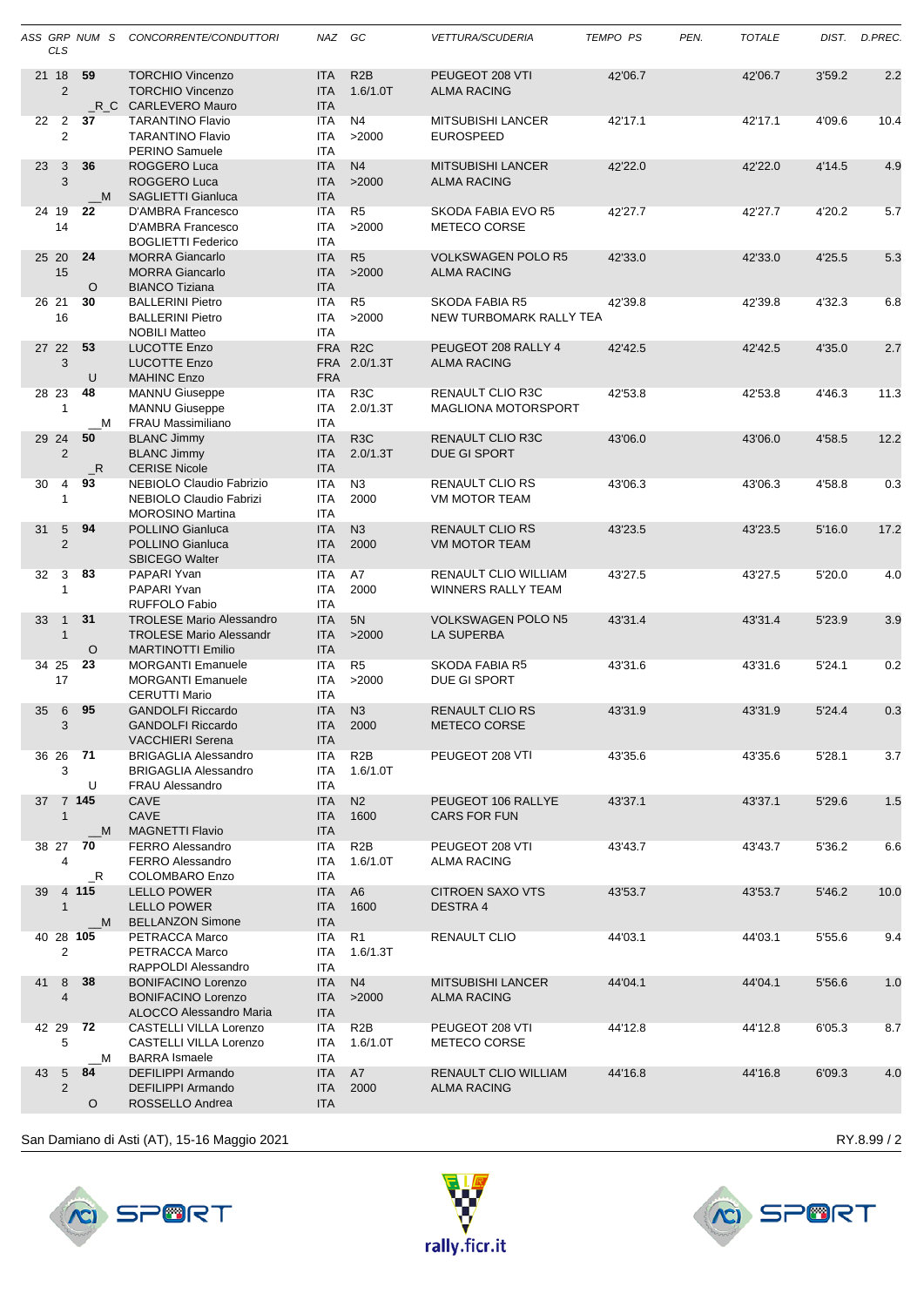|    | <b>CLS</b>                     | ASS GRP NUM S    | CONCORRENTE/CONDUTTORI                                                                    | NAZ                                    | GC                           | <b>VETTURA/SCUDERIA</b>                          | <b>TEMPO PS</b> | PEN. | <b>TOTALE</b> | DIST.  | D.PREC. |
|----|--------------------------------|------------------|-------------------------------------------------------------------------------------------|----------------------------------------|------------------------------|--------------------------------------------------|-----------------|------|---------------|--------|---------|
| 44 | $\overline{2}$                 | 6 114            | <b>BECUTI Marco</b><br><b>BECUTI Marco</b><br><b>BOSCO Stefano</b>                        | <b>ITA</b><br><b>ITA</b><br><b>ITA</b> | A <sub>6</sub><br>1600       | PEUGEOT 106 RALLYE<br><b>VM MOTOR TEAM</b>       | 44'33.7         |      | 44'33.7       | 6'26.2 | 16.9    |
| 45 | 2                              | 9 149<br>M       | <b>BARBERO Matteo</b><br><b>BARBERO Matteo</b><br><b>FILIPPA Diego</b>                    | <b>ITA</b><br><b>ITA</b><br><b>ITA</b> | N <sub>2</sub><br>1600       | PEUGEOT 106 RALLYE<br><b>ALMA RACING</b>         | 44'41.4         |      | 44'41.4       | 6'33.9 | 7.7     |
|    | 46 30<br>$\mathbf{1}$          | 51               | <b>MONCHIETTO Stefano</b><br><b>MONCHIETTO Stefano</b><br><b>BINELLO Alessia</b>          | <b>ITA</b><br><b>ITA</b><br><b>ITA</b> | R <sub>3</sub> T<br>1620     | <b>RENAULT CLIO R3T</b><br>LA SUPERBA            | 44'42.1         |      | 44'42.1       | 6'34.6 | 0.7     |
|    | 3                              | 47 10 148        | <b>TOSINI Davide</b><br><b>TOSINI Davide</b><br>MARZANO Mariangela                        | <b>ITA</b><br><b>ITA</b><br><b>ITA</b> | N <sub>2</sub><br>1600       | PEUGEOT 106 RALLYE<br>NEW TURBOMARK RALLY TEA    | 44'43.4         |      | 44'43.4       | 6'35.9 | 1.3     |
| 48 | $\mathbf{1}$                   | 1 131            | <b>CILLIS Fabrizio</b><br><b>CILLIS Fabrizio</b><br><b>CURCIO Marco</b>                   | <b>ITA</b><br><b>ITA</b><br><b>ITA</b> | <b>RS16P</b><br>1650         | PEUGEOT 106<br><b>METECO CORSE</b>               | 44'50.7         |      | 44'50.7       | 6'43.2 | 7.3     |
|    | 4                              | 49 11 100        | <b>FICI Giacomo</b><br><b>FICI Giacomo</b><br><b>DRAGO Alessia</b>                        | <b>ITA</b><br><b>ITA</b><br><b>ITA</b> | N <sub>3</sub><br>2000       | RENAULT CLIO RS<br>LA SUPERBA                    | 44'52.1         |      | 44'52.1       | 6'44.6 | 1.4     |
| 50 | $\overline{7}$<br>$\mathbf{1}$ | 32<br>$\circ$    | HOHLHEIMER Jurgen<br>HOHLHEIMER Jurgen<br>GILARDETTI Massimiliano                         | DEU S20<br><b>ITA</b>                  | DEU 2.0/1.6T                 | SKODA FABIA S2000<br><b>NOVARA CORSE</b>         | 44'52.7         |      | 44'52.7       | 6'45.2 | 0.6     |
|    | 51 31<br>6                     | 77<br>$\_R$      | <b>BRAMAFARINA Alessandro</b><br><b>BRAMAFARINA Alessandro</b><br>BRAMAFARINA Roberto Giu | <b>ITA</b><br><b>ITA</b><br><b>ITA</b> | R2B<br>1.6/1.0T              | PEUGEOT 208 VTI<br><b>ALMA RACING</b>            | 45'00.9         |      | 45'00.9       | 6'53.4 | 8.2     |
|    | 52 32<br>$\overline{7}$        | - 76             | SEGA Igor<br>SEGA Igor<br><b>IMERITO Riccardo</b>                                         | <b>ITA</b><br><b>ITA</b><br><b>ITA</b> | R2B<br>1.6/1.0T              | PEUGEOT 208 VTI<br><b>SPORT MANAGEMENT</b>       | 45'07.4         |      | 45'07.4       | 6'59.9 | 6.5     |
|    | 53 33<br>3                     | 49<br>$_{\rm R}$ | <b>GIORDANO Matteo</b><br>GIORDANO Matteo<br>SIRAGUSA Manuela                             | <b>ITA</b><br><b>ITA</b><br><b>ITA</b> | R <sub>3</sub> C<br>2.0/1.3T | RENAULT CLIO R3C<br><b>ALMA RACING</b>           | 45'11.3         |      | 45'11.3       | 7'03.8 | 3.9     |
|    | 5                              | 54 12 102        | <b>CREPALDI Federico</b><br><b>CREPALDI Federico</b><br><b>PARTELLI Emilio</b>            | <b>ITA</b><br><b>ITA</b><br><b>ITA</b> | N <sub>3</sub><br>2000       | <b>RENAULT CLIO RS</b><br><b>SPEED FIRE</b>      | 45'11.4         |      | 45'11.4       | 7'03.9 | 0.1     |
|    | 4                              | 55 13 154        | <b>BENETASSO Samuele</b><br><b>BENETASSO Samuele</b><br><b>DECADENTI Martina</b>          | <b>ITA</b><br><b>ITA</b><br><b>ITA</b> | N <sub>2</sub><br>1600       | PEUGEOT 106 RALLYE<br><b>BIELLA MOTOR TEAM</b>   | 45'12.6         |      | 45'12.6       | 7'05.1 | 1.2     |
|    | 56 34<br>$\overline{4}$        | 55               | <b>GULFI Davide</b><br><b>GULFI Davide</b><br>POLLICINO Marco                             | <b>ITA</b><br><b>ITA</b><br><b>ITA</b> | R <sub>2</sub> C<br>2.0/1.3T | PEUGEOT 208 RALLY 4<br><b>WINNERS RALLY TEAM</b> | 45'15.7         |      | 45'15.7       | 7'08.2 | 3.1     |
|    | 5                              | 57 14 146        | <b>BONISCONTRO Cristian</b><br><b>BONISCONTRO Cristian</b><br><b>COLLA Giorgia</b>        | <b>ITA</b><br><b>ITA</b><br><b>ITA</b> | N <sub>2</sub><br>1600       | PEUGEOT 106 RALLYE<br>SPORT MANAGEMENT           | 45'18.9         |      | 45'18.9       | 7'11.4 | 3.2     |
| 58 | 3                              | 8 119<br>$\circ$ | REPETTO Maurizio<br>REPETTO Maurizio<br><b>TRIVELLATO Christian</b>                       | <b>ITA</b><br><b>ITA</b><br>ITA        | A <sub>6</sub><br>1600       | <b>CITROEN SAXO VTS</b><br><b>VM MOTOR TEAM</b>  | 45'23.7         |      | 45'23.7       | 7'16.2 | 4.8     |
|    | 59 35<br>18                    | 8                | MICHELLOD Jonathan<br>MICHELLOD Jonathan<br><b>FELLEY Stephane</b>                        | CHE R5<br>CHE                          | CHE >2000                    | SKODA FABIA R5<br>TURISMOTOR'S                   | 45'29.1         |      | 45'29.1       | 7'21.6 | 5.4     |
|    | 60 15<br>5                     | 39<br>O          | <b>VERNA Alberto</b><br><b>VERNA Alberto</b><br><b>BARRERA Massimo</b>                    | <b>ITA</b><br><b>ITA</b><br><b>ITA</b> | N <sub>4</sub><br>>2000      | SUBARU IMPREZA<br>DUE GI SPORT                   | 45'36.4         | 0'10 | 45'46.4       | 7'38.9 | 17.3    |
| 61 | 1                              | 9 134<br>C       | <b>AMERIO Erwin</b><br><b>AMERIO Erwin</b><br>PIZZATO Raffaele                            | <b>ITA</b><br>ITA<br>ITA               | A <sub>5</sub><br>1300       | PEUGEOT 106 XSI<br><b>EUROSPEED</b>              | 45'56.7         |      | 45'56.7       | 7'49.2 | 10.3    |
|    | $\mathbf{1}$                   | 62 10 187        | <b>MICHIENZI Daniele</b><br><b>MICHIENZI Daniele</b><br><b>MATERI Andrea Antonio</b>      | <b>ITA</b><br><b>ITA</b><br><b>ITA</b> | A <sub>0</sub><br>1150       | FIAT 600 SPORTING<br><b>ALMA RACING</b>          | 46'05.6         |      | 46'05.6       | 7'58.1 | 8.9     |
|    | 6                              | 63 16 152        | <b>BERTONA Edmondo</b><br><b>BERTONA Edmondo</b><br><b>CLERICO Paolo</b>                  | ITA<br><b>ITA</b><br>ITA               | N <sub>2</sub><br>1600       | <b>HONDA CIVIC</b><br>NOVARA CORSE               | 46'11.5         |      | 46'11.5       | 8'04.0 | 5.9     |
|    | 64 11<br>3                     | 88<br>O          | <b>OMEDE' Livio</b><br><b>OMEDE' Livio</b><br><b>MONTICONE Giuseppina</b>                 | <b>ITA</b><br><b>ITA</b><br>ITA        | A7<br>2000                   | FIAT UNO TURBO I.E.<br><b>SPORT MANAGEMENT</b>   | 46'11.9         |      | 46'11.9       | 8'04.4 | 0.4     |
|    | 4                              | 65 12 85         | <b>FERRARI Roberto</b><br><b>FERRARI Roberto</b><br><b>DESOLE Tiziana</b>                 | <b>ITA</b><br>ITA<br><b>ITA</b>        | A7<br>2000                   | RENAULT CLIO WILLIAM<br>LA SUPERBA               | 46'12.1         |      | 46'12.1       | 8'04.6 | 0.2     |
|    | $\overline{2}$                 | 66 13 179        | NOLASCO Edoardo<br>NOLASCO Edoardo<br><b>FERRARI Andrea</b>                               | ITA<br>ITA<br>ITA                      | A <sub>0</sub><br>1150       | FIAT 600 SPORTING                                | 46'16.1         |      | 46'16.1       | 8'08.6 | 4.0     |
|    |                                |                  |                                                                                           |                                        |                              |                                                  |                 |      |               |        |         |

San Damiano di Asti (AT), 15-16 Maggio 2021 Maggio 2021 Alexandro San Damiano di Asti (AT), 15-16 Maggio 2021





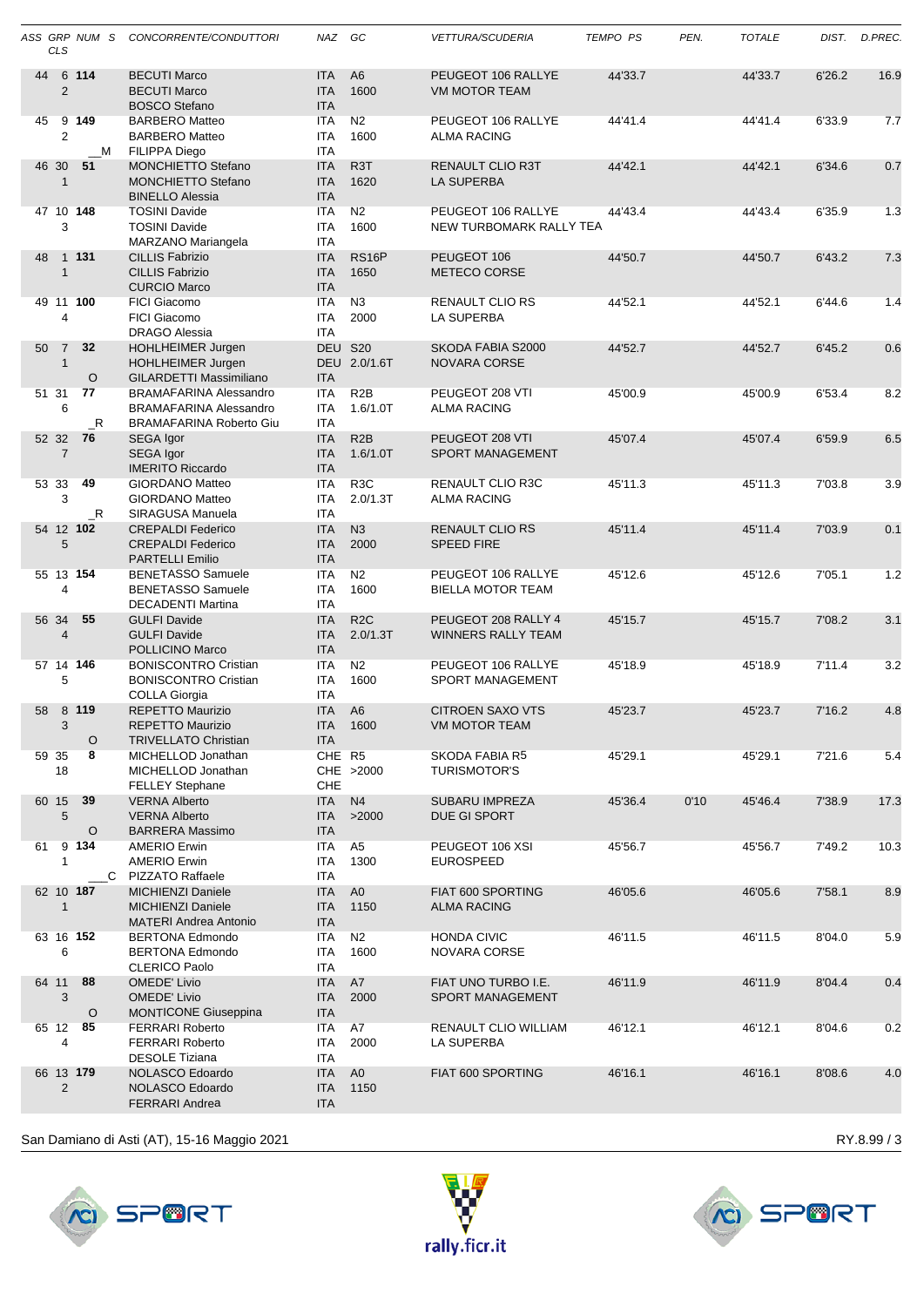|           | <b>CLS</b>     | ASS GRP NUM S    | CONCORRENTE/CONDUTTORI                                                              | NAZ GC                                 |                              | <b>VETTURA/SCUDERIA</b>                             | <b>TEMPO PS</b> | PEN. | <b>TOTALE</b> |         | DIST. D.PREC. |
|-----------|----------------|------------------|-------------------------------------------------------------------------------------|----------------------------------------|------------------------------|-----------------------------------------------------|-----------------|------|---------------|---------|---------------|
| 67 17     | 6              | 97<br>M          | <b>FOUDON Daniel</b><br><b>FOUDON Daniel</b><br><b>CHABLOZ Denise</b>               | <b>ITA</b><br><b>ITA</b><br><b>ITA</b> | N <sub>3</sub><br>2000       | <b>RENAULT CLIO RS</b><br><b>WINNERS RALLY TEAM</b> | 46'21.2         |      | 46'21.2       | 8'13.7  | 5.1           |
| 68 36     | 8              | 81               | <b>CERRINO Alberto</b><br><b>CERRINO Alberto</b><br><b>IGUERA Massimo Filippo</b>   | <b>ITA</b><br><b>ITA</b><br><b>ITA</b> | R <sub>2</sub> B<br>1.6/1.0T | PEUGEOT 208 VTI<br><b>ALMA RACING</b>               | 46'35.1         |      | 46'35.1       | 8'27.6  | 13.9          |
| 69 18     | 6              | 40<br>O M        | <b>CAMERE Carlo</b><br><b>CAMERE Carlo</b><br><b>DEMARTINI Stefano</b>              | <b>ITA</b><br><b>ITA</b><br><b>ITA</b> | N <sub>4</sub><br>>2000      | <b>MITSUBISHI LANCER EV</b><br><b>VM MOTOR TEAM</b> | 46'51.1         |      | 46'51.1       | 8'43.6  | 16.0          |
| 70 14     | 5              | 82               | PEROSINO Luca<br>PEROSINO Luca<br><b>BINELLO Claudio</b>                            | <b>ITA</b><br><b>ITA</b><br><b>ITA</b> | A7<br>2000                   | RENAULT CLIO WILLIAM                                | 46'53.6         |      | 46'53.6       | 8'46.1  | 2.5           |
| 71 15     | 6              | 86<br>U M        | <b>COCINO</b> Ivan<br><b>COCINO Ivan</b><br><b>ROSSI Alessandro</b>                 | <b>ITA</b><br><b>ITA</b><br><b>ITA</b> | A7<br>2000                   | RENAULT CLIO WILLIAM<br><b>METECO CORSE</b>         | 47'15.5         |      | 47'15.5       | 9'08.0  | 21.9          |
| 72 19 153 | $\overline{7}$ | O                | <b>STELLA Claudio</b><br><b>STELLA Claudio</b><br>LAIOLO Gianluca                   | <b>ITA</b><br><b>ITA</b><br><b>ITA</b> | N <sub>2</sub><br>1600       | PEUGEOT 106 RALLYE<br><b>SPORT MANAGEMENT</b>       | 47'33.2         |      | 47'33.2       | 9'25.7  | 17.7          |
| 73 20 144 | 8              | O                | <b>BERTOLA Renzo</b><br><b>BERTOLA Renzo</b><br><b>GRIMALDI Maurizio</b>            | <b>ITA</b><br><b>ITA</b><br><b>ITA</b> | N <sub>2</sub><br>1600       | <b>CITROEN SAXO VTS</b><br>METECO CORSE             | 47'33.9         |      | 47'33.9       | 9'26.4  | 0.7           |
| 74 21 157 | 9              | U                | <b>FIORE Alessandro</b><br><b>FIORE Alessandro</b><br><b>MELONI</b> Gabriele        | <b>ITA</b><br><b>ITA</b><br><b>ITA</b> | N2<br>1600                   | PEUGEOT 106 RALLYE                                  | 47'50.9         |      | 47'50.9       | 9'43.4  | 17.0          |
| 75 16 190 | 3              |                  | <b>BRUNO Paolo</b><br><b>BRUNO Paolo</b><br>O_C COROLLO Raffaele                    | <b>ITA</b><br><b>ITA</b><br><b>ITA</b> | A <sub>0</sub><br>1150       | FIAT 600 SPORTING<br><b>SPORT MANAGEMENT</b>        | 47'52.9         |      | 47'52.9       | 9'45.4  | 2.0           |
| 76 37 108 | 3              |                  | <b>DAMINELLI Davide</b><br><b>DAMINELLI Davide</b><br><b>VARALE Patrick</b>         | <b>ITA</b><br>ITA<br><b>ITA</b>        | R <sub>1</sub><br>1.6/1.3T   | <b>RENAULT CLIO</b><br>LA SUPERBA                   | 47'53.4         |      | 47'53.4       | 9'45.9  | 0.5           |
| 77        | $\mathbf{1}$   | 2 133            | <b>BRUNO Gianni</b><br><b>BRUNO Gianni</b><br><b>MONTICONE Federica</b>             | <b>ITA</b><br><b>ITA</b><br><b>ITA</b> | <b>RST10</b><br>1000         | <b>FORD FIESTA</b><br>METECO CORSE                  | 47'58.8         |      | 47'58.8       | 9'51.3  | 5.4           |
| 78 17 188 | $\overline{4}$ |                  | <b>BIANCHI Dennis</b><br><b>BIANCHI Dennis</b><br>U C CAPRA Alessio                 | <b>ITA</b><br><b>ITA</b><br><b>ITA</b> | A0<br>1150                   | FIAT 600 SPORTING<br><b>ALMA RACING</b>             | 48'00.4         |      | 48'00.4       | 9'52.9  | 1.6           |
| 79        | $\mathbf{1}$   | 1 1 2 3          | <b>CHIEREGATO Marco</b><br><b>CHIEREGATO Marco</b><br><b>GARBERO Paolo</b>          | <b>ITA</b><br><b>ITA</b><br><b>ITA</b> | RST <sub>16</sub><br>1650    | PEUGEOT 208<br><b>ALMA RACING</b>                   | 48'01.5         |      | 48'01.5       | 9'54.0  | 1.1           |
| 80 18 136 | 2              |                  | <b>FERROTTO Daniele</b><br><b>FERROTTO Daniele</b><br><b>BARBIN Dario</b>           | <b>ITA</b><br><b>ITA</b><br><b>ITA</b> | A <sub>5</sub><br>1300       | PEUGEOT 205 GTI<br>VM MOTOR TEAM                    | 48'06.3         |      | 48'06.3       | 9'58.8  | 4.8           |
| 81 19 121 | $\overline{4}$ | O                | <b>MONTI Ernestino</b><br><b>MONTI Ernestino</b><br><b>GARDINALE Lucrezia</b>       | <b>ITA</b><br><b>ITA</b><br>ITA        | A <sub>6</sub><br>1600       | <b>OPEL CORSA GSI</b><br>NORDOVEST RACING           | 48'14.2         |      | 48'14.2       | 10'06.7 | 7.9           |
| 82 38     | 9              | 79               | <b>TALARICO Fabio</b><br><b>TALARICO Fabio</b><br>SANTORO Lara                      | ITA<br>ITA<br>ITA                      | R <sub>2</sub> B<br>1.6/1.0T | PEUGEOT 208 VTI<br><b>EFFERRE</b>                   | 48'17.5         |      | 48'17.5       | 10'10.0 | 3.3           |
| 83 39     | 10             | 80<br>URM        | <b>MENEGALDO Mattia</b><br><b>MENEGALDO Mattia</b><br><b>BOTTA Federica</b>         | <b>ITA</b><br>ITA<br><b>ITA</b>        | R <sub>2</sub> B<br>1.6/1.0T | PEUGEOT 208 VTI<br>CASARANO RALLY TEAM              | 48'25.2         |      | 48'25.2       | 10'17.7 | 7.7           |
|           | $\mathbf{1}$   | 84 22 192<br>M   | <b>BERT Alessio</b><br><b>BERT Alessio</b><br><b>MAERO Matteo</b>                   | ITA<br>ITA<br>ITA                      | N1<br>1400                   | MG ROVER ZR105<br><b>XRT SCUDERIA</b>               | 48'29.3         |      | 48'29.3       | 10'21.8 | 4.1           |
| 85 23 159 | 10             |                  | <b>TRUZZI Stefano</b><br><b>TRUZZI Stefano</b><br><b>FABIANO Fenini</b>             | <b>ITA</b><br><b>ITA</b><br>CHE        | N2<br>1600                   | PEUGEOT 106 RALLYE<br><b>SUN BEAM</b>               | 48'26.2         | 0'10 | 48'36.2       | 10'28.7 | 6.9           |
| 86 20 186 | 5              |                  | CAUSHI Florenc<br><b>CAUSHI Florenc</b><br>DOMENICHELLA Mattia                      | ALB A0<br>ALB<br>ITA                   | 1150                         | FIAT 600 SPORTING<br>EFFERRE                        | 48'36.6         |      | 48'36.6       | 10'29.1 | 0.4           |
| 87 24 196 | 2              |                  | <b>LERDA Francesco</b><br><b>LERDA Francesco</b><br>PELLEGRINO Ilario               | <b>ITA</b><br><b>ITA</b><br><b>ITA</b> | N1<br>1400                   | MG ROVER 214 Si<br>NOVARA CORSE                     | 48'44.6         |      | 48'44.6       | 10'37.1 | 8.0           |
| 88 21 139 | 3              |                  | <b>MONTALTO Mirko</b><br><b>MONTALTO Mirko</b><br><b>MONTALTO Marco</b>             | ITA<br>ITA<br>ITA                      | A5<br>1300                   | PEUGEOT 106 RALLYE<br><b>TURISMOTOR'S</b>           | 48'45.7         |      | 48'45.7       | 10'38.2 | 1.1           |
|           | $\overline{4}$ | 89 22 137 F<br>M | <b>GALLIANO Laura Maria</b><br><b>GALLIANO Laura Maria</b><br><b>SERVETTI Elisa</b> | <b>ITA</b><br>ITA<br><b>ITA</b>        | A <sub>5</sub><br>1300       | PEUGEOT 205 GTI<br>METECO CORSE                     | 48'55.3         |      | 48'55.3       | 10'47.8 | 9.6           |





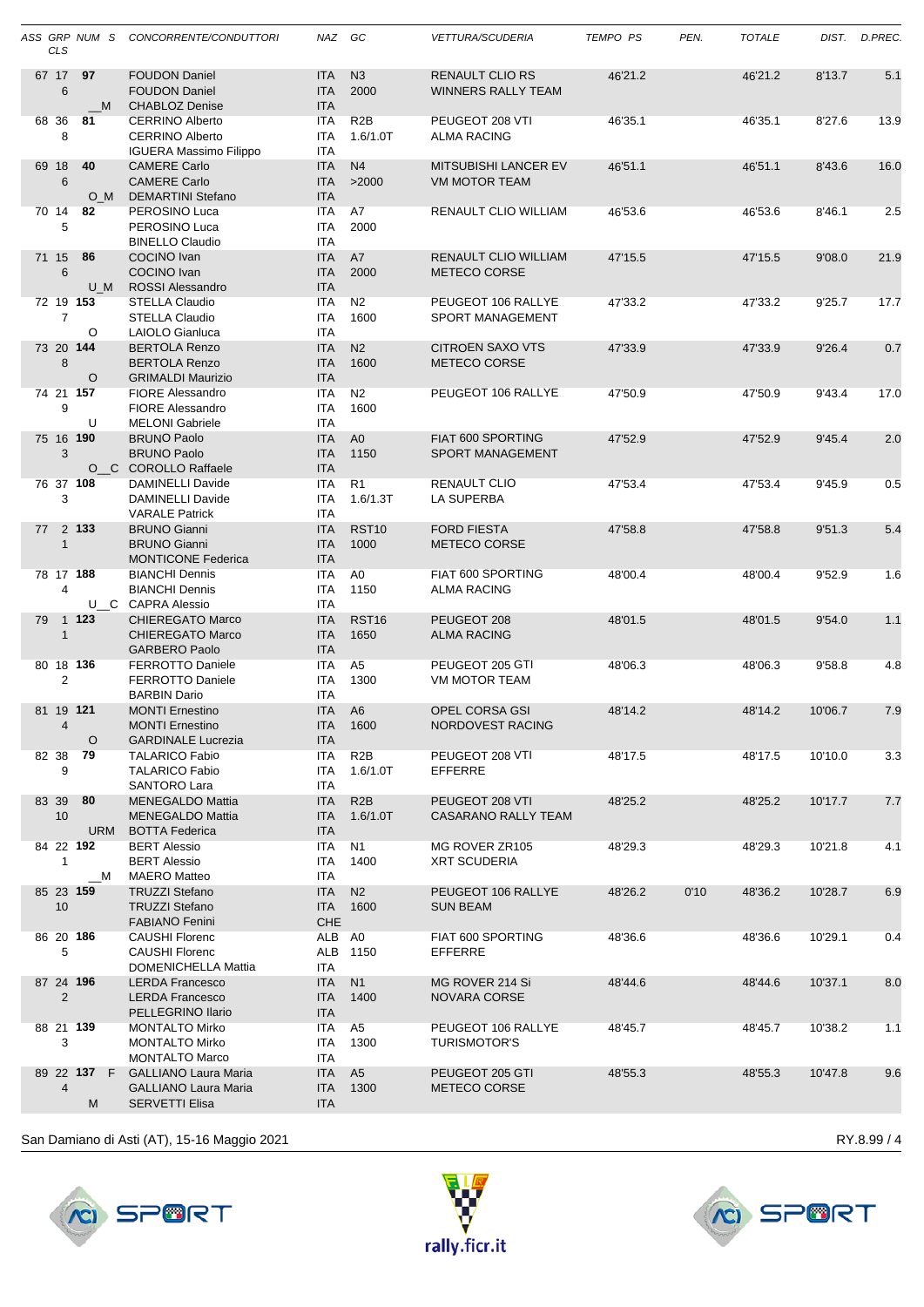|     | CLS                          | ASS GRP NUM S         | CONCORRENTE/CONDUTTORI                                                               | NAZ GC                                 |                              | <i><b>VETTURA/SCUDERIA</b></i>                  | <b>TEMPO PS</b> | PEN. | <b>TOTALE</b> |         | DIST. D.PREC. |
|-----|------------------------------|-----------------------|--------------------------------------------------------------------------------------|----------------------------------------|------------------------------|-------------------------------------------------|-----------------|------|---------------|---------|---------------|
|     | 11                           | 90 25 150<br>U        | <b>CUAZ Marco</b><br><b>CUAZ Marco</b><br>PERRIN Andre'                              | <b>ITA</b><br><b>ITA</b><br><b>ITA</b> | N <sub>2</sub><br>1600       | PEUGEOT 106 RALLYE<br><b>METECO CORSE</b>       | 48'57.5         |      | 48'57.5       | 10'50.0 | 2.2           |
|     | 3                            | 91 26 193             | <b>BOSSUTO Stefano Alessand</b><br>BOSSUTO Stefano Alessan<br><b>BONDI' Nancy</b>    | <b>ITA</b><br><b>ITA</b><br><b>ITA</b> | N <sub>1</sub><br>1400       | PEUGEOT 106 RALLYE<br>EFFERRE                   | 48'59.0         |      | 48'59.0       | 10'51.5 | 1.5           |
|     | 5                            | 92 23 143             | <b>GIAI VIA Franco</b><br><b>GIAI VIA Franco</b><br><b>GAMBA Gianpiero</b>           | <b>ITA</b><br><b>ITA</b><br><b>ITA</b> | A <sub>5</sub><br>1300       | PEUGEOT 205 GTI<br>PROENERGY MOTOR SPORT        | 49'03.7         |      | 49'03.7       | 10'56.2 | 4.7           |
|     | 93 40<br>11                  | 78<br>R               | <b>CHIRONI Patrich</b><br><b>CHIRONI Patrich</b><br><b>JOLY Yannick</b>              | <b>ITA</b><br><b>ITA</b><br><b>ITA</b> | R <sub>2</sub> B<br>1.6/1.0T | <b>RENAULT TWINGO</b><br>DUE GI SPORT           | 49'04.2         |      | 49'04.2       | 10'56.7 | 0.5           |
|     | $6\phantom{1}$               | 94 24 181<br>$\circ$  | <b>BERTOTTO Claudio</b><br><b>BERTOTTO Claudio</b><br><b>CADEI Alessandro</b>        | <b>ITA</b><br><b>ITA</b><br><b>ITA</b> | A <sub>0</sub><br>1150       | FIAT 600 SPORTING<br>METECO CORSE               | 49'04.4         |      | 49'04.4       | 10'56.9 | 0.2           |
|     | 5                            | 95 25 122<br>O        | <b>UGO Fabrizio</b><br><b>UGO Fabrizio</b><br><b>BOBBA Alberto</b>                   | <b>ITA</b><br><b>ITA</b><br><b>ITA</b> | A <sub>6</sub><br>1600       | OPEL CORSA GSI<br>NORDOVEST RACING              | 49'13.0         |      | 49'13.0       | 11'05.5 | 8.6           |
|     | $\overline{7}$               | 96 26 185<br>U        | <b>GALLINA Fulvio</b><br><b>GALLINA Fulvio</b><br><b>GALLINA Flavio</b>              | <b>ITA</b><br><b>ITA</b><br><b>ITA</b> | A <sub>0</sub><br>1150       | FIAT 600 SPORTING<br>METECO CORSE               | 49'14.3         |      | 49'14.3       | 11'06.8 | 1.3           |
| 97  | $\mathbf{1}$                 | 3 1 2 4               | <b>RUSTICHELLI Alberto</b><br>RUSTICHELLI Alberto<br><b>SCAVINO Luca</b>             | <b>ITA</b><br>ITA<br><b>ITA</b>        | RB16P<br>1.4/1.6T            | PEUGEOT 208<br><b>ALMA RACING</b>               | 49'15.5         |      | 49'15.5       | 11'08.0 | 1.2           |
|     | 12                           | 98 41 74              | <b>INGIGNOLI Fausto</b><br><b>INGIGNOLI Fausto</b><br><b>BOTTEGA Simone</b>          | <b>ITA</b><br><b>ITA</b><br><b>ITA</b> | R2B<br>1.6/1.0T              | PEUGEOT 208 VTI<br><b>BIELLA CORSE</b>          | 49'19.6         |      | 49'19.6       | 11'12.1 | 4.1           |
|     | 6                            | 99 27 135<br>М        | <b>SUCATO Alessio</b><br><b>SUCATO Alessio</b><br>CARRO" Sonja                       | <b>ITA</b><br><b>ITA</b><br><b>ITA</b> | A <sub>5</sub><br>1300       | PEUGEOT 106 RALLYE<br><b>XRT SCUDERIA</b>       | 49'30.8         |      | 49'30.8       | 11'23.3 | 11.2          |
|     | 100 28 141<br>$\overline{7}$ |                       | <b>BORRELLI Luca</b><br><b>BORRELLI Luca</b><br><b>AMERIO Marco</b>                  | <b>ITA</b><br><b>ITA</b><br><b>ITA</b> | A <sub>5</sub><br>1300       | MG ROVER ZR105<br><b>ALMA RACING</b>            | 49'38.5         |      | 49'38.5       | 11'31.0 | 7.7           |
|     | 8                            | 101 29 189            | TALIANO Ivano<br><b>TALIANO Ivano</b><br><b>ISAIA Ivo</b>                            | <b>ITA</b><br><b>ITA</b><br><b>ITA</b> | A0<br>1150                   | FIAT 600 SPORTING<br><b>NEW DRIVER'S TEAM</b>   | 49'53.8         |      | 49'53.8       | 11'46.3 | 15.3          |
|     | 102 27 156<br>12             |                       | <b>ORDANO Marco</b><br><b>ORDANO Marco</b><br><b>LUPANO Alberto</b>                  | <b>ITA</b><br><b>ITA</b><br><b>ITA</b> | N <sub>2</sub><br>1600       | PEUGEOT 106 RALLYE<br><b>VM MOTOR TEAM</b>      | 50'12.8         |      | 50'12.8       | 12'05.3 | 19.0          |
| 103 | 1                            | 1 172<br>M            | PARRACONE Igor<br>PARRACONE Igor<br>RIZZO Fabrizio                                   | <b>ITA</b><br><b>ITA</b><br>ITA        | RA5N<br>1.6/1.4T             | <b>SUZUKI SWIFT</b><br><b>ALMA RACING</b>       | 50'13.3         |      | 50'13.3       | 12'05.8 | 0.5           |
|     | 4                            | 104 28 195            | <b>GIOVINE Massimiliano</b><br><b>GIOVINE Massimiliano</b><br><b>PISTONE Claudio</b> | <b>ITA</b><br><b>ITA</b><br><b>ITA</b> | N1<br>1400                   | <b>MG ROVER ZR105</b>                           | 50'38.1         |      | 50'38.1       | 12'30.6 | 24.8          |
|     | 6                            | 105 30 117            | <b>CHAPELLU Roberto</b><br><b>CHAPELLU Roberto</b><br><b>CHAPELLU Eliana</b>         | <b>ITA</b><br>ITA<br><b>ITA</b>        | A <sub>6</sub><br>1600       | <b>HONDA CIVIC</b><br><b>WINNERS RALLY TEAM</b> | 50'51.3         |      | 50'51.3       | 12'43.8 | 13.2          |
|     | $\overline{4}$               | 106 42 104<br>O       | <b>BIANCO Paolo Giovanni</b><br><b>BIANCO Paolo Giovanni</b><br><b>CORTESE Anna</b>  | <b>ITA</b><br><b>ITA</b><br><b>ITA</b> | R <sub>1</sub><br>1.6/1.3T   | <b>SUZUKI SWIFT</b>                             | 50'52.5         |      | 50'52.5       | 12'45.0 | 1.2           |
|     | 13                           | 107 29 171<br>U       | <b>CHIARLE Matteo</b><br><b>CHIARLE Matteo</b><br><b>CHIARLE Fausto</b>              | <b>ITA</b><br><b>ITA</b><br><b>ITA</b> | N2<br>1600                   | CITROEN SAXO VTS<br>VM MOTOR TEAM               | 51'11.2         |      | 51'11.2       | 13'03.7 | 18.7          |
| 108 | $\mathbf{1}$                 | 2 200                 | <b>GRECO Roberto</b><br><b>GRECO Roberto</b><br><b>OLIVIERI Lorenzo</b>              | <b>ITA</b><br><b>ITA</b><br><b>ITA</b> | <b>RS115</b><br>1150         | <b>FIAT PUNTO</b><br><b>ALMA RACING</b>         | 51'45.1         |      | 51'45.1       | 13'37.6 | 33.9          |
|     | 109 30 191<br>5              |                       | <b>FRASCA Alberto</b><br><b>FRASCA Alberto</b><br>NASTRO Samantha                    | ITA<br><b>ITA</b><br><b>ITA</b>        | N1<br>1400                   | PEUGEOT 106 RALLYE<br>NOVARA CORSE              | 51'56.5         |      | 51'56.5       | 13'49.0 | 11.4          |
| 110 | $\mathbf{1}$                 | 3 198                 | ROMANO Gian Marco<br>ROMANO Gian Marco<br><b>MORETTI Federica</b>                    | <b>ITA</b><br><b>ITA</b><br><b>ITA</b> | <b>RS14</b><br>1400          | PEUGEOT 106 RALLYE<br><b>ALMA RACING</b>        | 52'14.9         |      | 52'14.9       | 14'07.4 | 18.4          |
| 111 | 1                            | 4 175                 | <b>MAGLIONE Francesco</b><br><b>MAGLIONE Francesco</b><br><b>MORO</b> Mara           | ITA<br>ITA<br><b>ITA</b>               | <b>RS16</b><br>1600          | <b>VOLKSWAGEN LUPO</b><br><b>XRT SCUDERIA</b>   | 52'18.2         |      | 52'18.2       | 14'10.7 | 3.3           |
|     | 9                            | 112 31 184<br>$\circ$ | <b>DAMI Sergio</b><br><b>DAMI Sergio</b><br><b>BAIXIN Giuliano</b>                   | <b>ITA</b><br><b>ITA</b><br><b>ITA</b> | A <sub>0</sub><br>1150       | FIAT 600 SPORTING<br><b>SCUDERIA DEI FIORI</b>  | 52'48.5         |      | 52'48.5       | 14'41.0 | 30.3          |
|     |                              |                       |                                                                                      |                                        |                              |                                                 |                 |      |               |         |               |





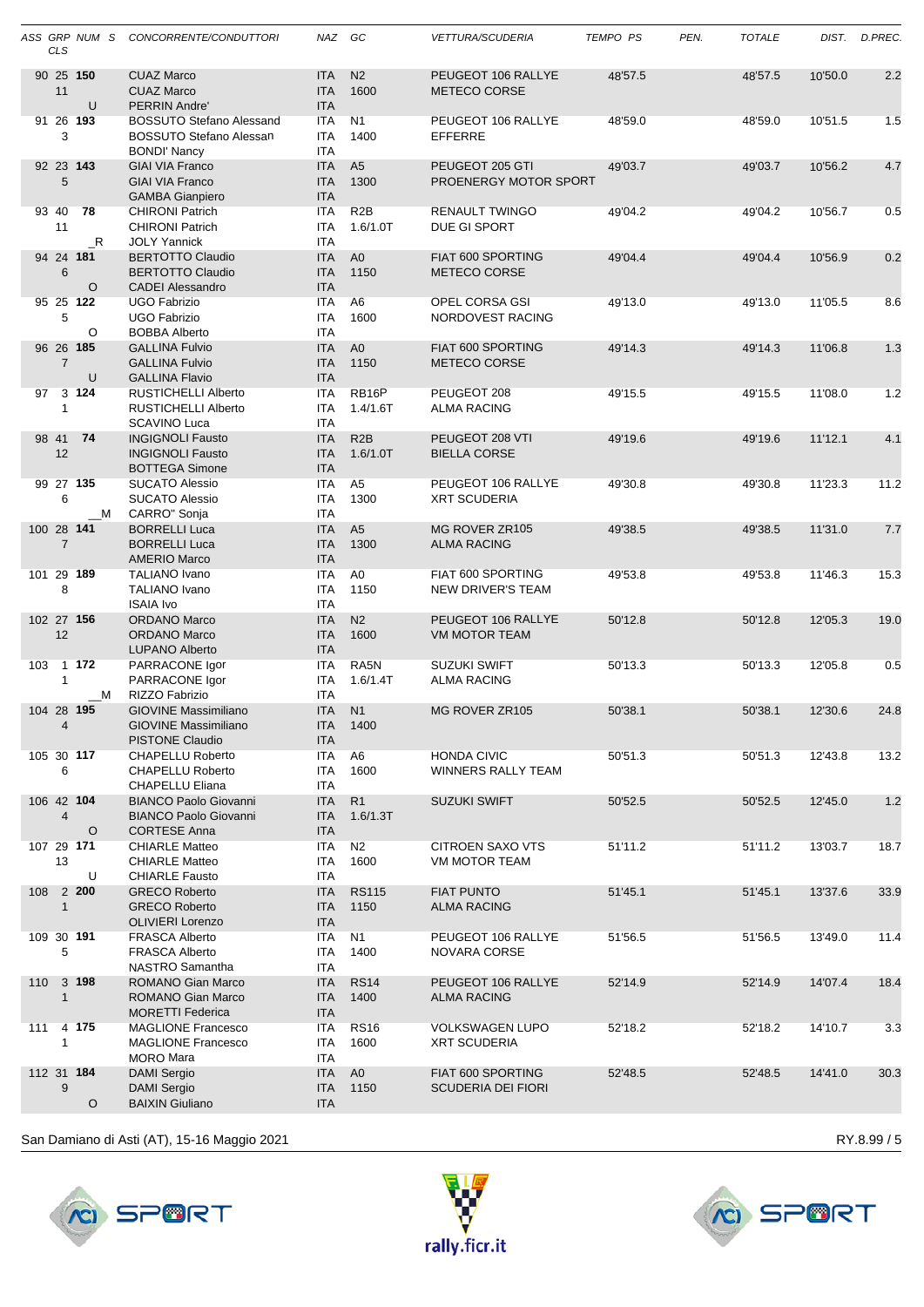|                  | <b>CLS</b>     | ASS GRP NUM S   | CONCORRENTE/CONDUTTORI                                                            | NAZ GC                                 |                         | <b>VETTURA/SCUDERIA</b>                               | <b>TEMPO PS</b>         | PEN. | <b>TOTALE</b> | DIST.   | D.PREC. |
|------------------|----------------|-----------------|-----------------------------------------------------------------------------------|----------------------------------------|-------------------------|-------------------------------------------------------|-------------------------|------|---------------|---------|---------|
|                  | 6              | 113 31 194      | <b>MAROCCO Paolo</b><br><b>MAROCCO Paolo</b><br><b>ALLAIS Mauro</b>               | <b>ITA</b><br><b>ITA</b><br><b>ITA</b> | N <sub>1</sub><br>1400  | PEUGEOT 106 RALLYE                                    | 52'53.0                 |      | 52'53.0       | 14'45.5 | 4.5     |
| 114              | $\overline{2}$ | 5 174           | <b>MOSCA Riccardo</b><br><b>MOSCA Riccardo</b><br>DI MASSA Anna                   | <b>ITA</b><br><b>ITA</b><br><b>ITA</b> | <b>RS16</b><br>1600     | <b>RENAULT TWINGO</b><br><b>BIELLA MOTOR TEAM</b>     | 52'58.1                 |      | 52'58.1       | 14'50.6 | 5.1     |
|                  | 10             | 115 32 183      | <b>NIRO Giovanni</b><br><b>NIRO Giovanni</b><br><b>GOZZARINO Mattia France</b>    | <b>ITA</b><br><b>ITA</b><br><b>ITA</b> | A <sub>0</sub><br>1150  | FIAT 600 SPORTING<br><b>ALMA RACING</b>               | 53'12.6                 |      | 53'12.6       | 15'05.1 | 14.5    |
| 116              | 3              | 6 176           | <b>BURGAZZOLI Paolo</b><br><b>BURGAZZOLI Paolo</b><br>PERTOSA Giorgia             | <b>ITA</b><br><b>ITA</b><br><b>ITA</b> | <b>RS16</b><br>1600     | CITROEN C2 VTS                                        | 53'26.0                 |      | 53'26.0       | 15'18.5 | 13.4    |
|                  | 11             | 117 33 177      | <b>TIGNOLA Antonio</b><br><b>TIGNOLA Antonio</b><br><b>CELLA Tiziano</b>          | <b>ITA</b><br><b>ITA</b><br><b>ITA</b> | A <sub>0</sub><br>1150  | FIAT 600 SPORTING<br><b>ALMA RACING</b>               | 53'43.7                 |      | 53'43.7       | 15'36.2 | 17.7    |
| 118              | $\mathbf{1}$   | 7 127           | ZAMUNER Jury<br>ZAMUNER Jury<br><b>FARINELLA Fabio</b>                            | <b>ITA</b><br><b>ITA</b><br><b>ITA</b> | <b>RS20</b><br>2000     | RENAULT CLIO                                          | 54'14.1                 |      | 54'14.1       | 16'06.6 | 30.4    |
| 119 34           | $\overline{7}$ | 89              | <b>BENOTTO Alessandro</b><br><b>BENOTTO Alessandro</b><br><b>PENNA Davide</b>     | <b>ITA</b><br><b>ITA</b><br><b>ITA</b> | A7<br>2000              | PEUGEOT 205                                           | 54'46.4                 |      | 54'46.4       | 16'38.9 | 32.3    |
| 120              | $\mathbf{1}$   | 2 103<br>O      | <b>DEMICHELI Maurizio</b><br><b>DEMICHELI Maurizio</b><br><b>TOFFOLO Luca</b>     | <b>ITA</b><br><b>ITA</b><br><b>ITA</b> | RA5H<br>1.6/1.4T        | SUZUKI SWIFT SPORT H<br><b>ALMA RACING</b>            | 55'04.6                 |      | 55'04.6       | 16'57.1 | 18.2    |
|                  | $\overline{7}$ | 121 32 101      | <b>CASETTA Lorenzo</b><br><b>CASETTA Lorenzo</b><br>PASSALACQUA Martina           | <b>ITA</b><br><b>ITA</b><br><b>ITA</b> | N <sub>3</sub><br>2000  | RENAULT CLIO RS<br>DUE GI SPORT                       | 54'55.7                 | 0'20 | 55'15.7       | 17'08.2 | 11.1    |
|                  | $\mathbf{1}$   | 122 33 199      | VOGOGNA Massimiliano<br>VOGOGNA Massimiliano<br>CAPITANIO Jody                    | <b>ITA</b><br><b>ITA</b><br><b>ITA</b> | N <sub>0</sub><br>1150  | FIAT 600 SPORTING<br><b>NEW DRIVER'S TEAM</b>         | 56'47.8                 |      | 56'47.8       | 18'40.3 | 1'32.1  |
| 123              | $\overline{2}$ | 8 1 2 9<br>U    | RACCA Fabio<br><b>RACCA Fabio</b><br><b>ROMEO Marco</b>                           | <b>ITA</b><br><b>ITA</b><br><b>ITA</b> | <b>RS20</b><br>2000     | <b>RENAULT CLIO</b>                                   | 59'24.5                 |      | 59'24.5       | 21'17.0 | 2'36.7  |
|                  | 14             | 124 34 170<br>O | LAIOLO Luigi Mario<br>LAIOLO Luigi Mario<br><b>TEDESCO Loretta</b>                | ITA<br><b>ITA</b><br><b>ITA</b>        | N <sub>2</sub><br>1600  | PEUGEOT 106 RALLYE<br>METECO CORSE                    | 59'26.5                 |      | 59'26.5       | 21'19.0 | 2.0     |
| <b>ABBANDONI</b> |                |                 |                                                                                   |                                        |                         |                                                       |                         |      |               |         |         |
|                  |                | 4<br>$\_R$      | ARALDO Jacopo<br>ARALDO Jacopo<br><b>BOERO</b> Lorena                             | <b>ITA</b><br><b>ITA</b><br><b>ITA</b> | R <sub>5</sub><br>>2000 | <b>SKODA FABIA R5</b><br>METECO CORSE                 | NP (PS4) - RONCHESIO    |      |               |         |         |
|                  |                | 5<br>O          | <b>BURRI Olivier</b><br><b>BURRI Olivier</b><br><b>CLER Christophe</b>            | CHE R5<br>CHE                          | CHE >2000               | <b>VOLKSWAGEN POLO</b><br><b>TURISMOTOR'S</b>         | NP (PS4) - RONCHESIO    |      |               |         |         |
|                  |                | 12              | <b>MORINO Angelo</b><br><b>MORINO Angelo</b><br>D'HERIN Igor                      | <b>ITA</b><br><b>ITA</b><br><b>ITA</b> | R5<br>>2000             | <b>VOLKSWAGEN POLO R5</b><br>NEW DRIVER'S TEAM        | RIT (PS6) - FERRERE     |      |               |         |         |
|                  |                | 14<br>$O_M$     | <b>BREGA Massimo</b><br><b>BREGA Massimo</b><br><b>ZANINI Paolo</b>               | <b>ITA</b><br>ITA<br>ITA               | R <sub>5</sub><br>>2000 | HYUNDAI I20 R5<br>SCUDERIA PILOTI OLTREPO             | RIT (PS5) - REVIGLIASCO |      |               |         |         |
|                  |                | 19<br>$\_$ R    | <b>PERUCCIO Simone</b><br>PERUCCIO Simone<br><b>CAPILLI Federico</b>              | ITA<br>ITA<br><b>ITA</b>               | R <sub>5</sub><br>>2000 | <b>SKODA FABIA R5</b>                                 | RIT (PS3) - FERRERE     |      |               |         |         |
|                  |                | 20              | PELETTO Stefano<br>PELETTO Stefano<br><b>GUIDO Carola</b>                         | ITA<br>ITA<br><b>ITA</b>               | R <sub>5</sub><br>>2000 | <b>VOLKSWAGEN POLO R5</b><br>PELETTO RACING TEAM      | NP (PS5) - REVIGLIASCO  |      |               |         |         |
|                  |                | 21              | LOMBARDI Massimo<br>LOMBARDI Massimo<br><b>BOLOGNA Erika</b>                      | ITA<br>ITA<br><b>ITA</b>               | R5<br>>2000             | <b>VOLKSWAGEN POLO R5</b><br><b>BIELLA MOTOR TEAM</b> | RIT (PS2) - REVIGLIASCO |      |               |         |         |
|                  |                | 26<br>_RM       | MENEGALDO Massimo<br>MENEGALDO Massimo<br><b>SCAGLIONE Federica</b>               | <b>ITA</b><br>ITA<br>ITA               | R <sub>5</sub><br>>2000 | SKODA FABIA R5<br>CASARANO RALLY TEAM                 | RIT (PS2) - REVIGLIASCO |      |               |         |         |
|                  |                | 27<br>ORM       | <b>TASINATO Pierangelo</b><br><b>TASINATO Pierangelo</b><br><b>LAVAGNO Chiara</b> | ITA<br><b>ITA</b><br><b>ITA</b>        | R <sub>5</sub><br>>2000 | SKODA FABIA R5<br><b>BIELLA CORSE</b>                 | NP (PS2) - REVIGLIASCO  |      |               |         |         |
|                  |                | 29<br>_RM       | <b>SERINI Stefano</b><br><b>SERINI Stefano</b><br><b>FIGUEIREDO Enos</b>          | ITA<br><b>ITA</b><br><b>ITA</b>        | R <sub>5</sub><br>>2000 | CITROEN C3 R5<br><b>BIELLA MOTOR TEAM</b>             | RIT (PS5) - REVIGLIASCO |      |               |         |         |

San Damiano di Asti (AT), 15-16 Maggio 2021 Maggio 2021 Alexandro San Damiano di Asti (AT), 15-16 Maggio 2021





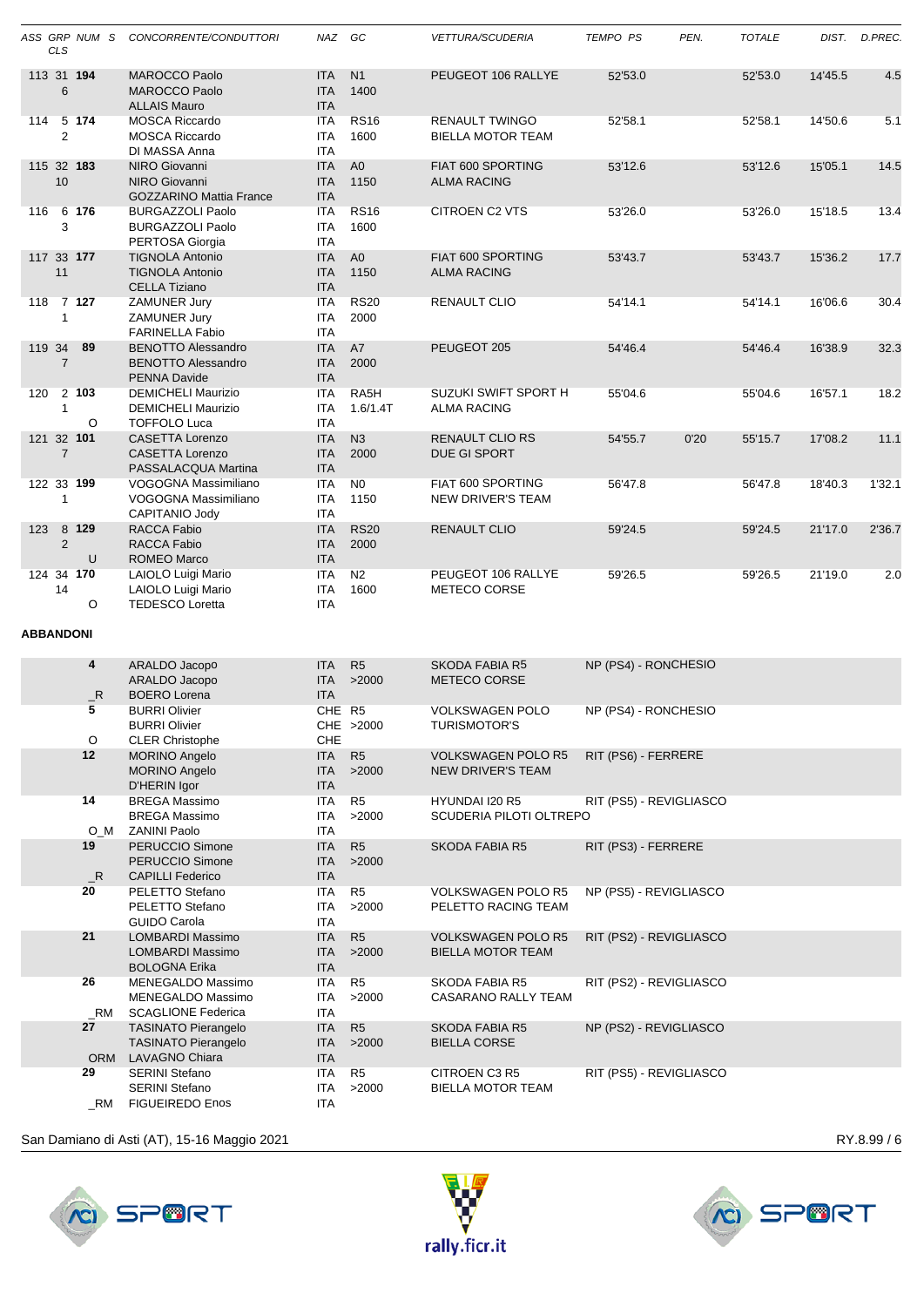| <b>CLS</b> |                   | ASS GRP NUM S CONCORRENTE/CONDUTTORI                                                        | NAZ GC                                 |                                 | <i>VETTURA/SCUDERIA</i>                           | TEMPO PS            | PEN.                           | <b>TOTALE</b> | DIST. D.PREC |
|------------|-------------------|---------------------------------------------------------------------------------------------|----------------------------------------|---------------------------------|---------------------------------------------------|---------------------|--------------------------------|---------------|--------------|
|            | 33<br>$\circ$     | <b>GOBBIN Roberto</b><br><b>GOBBIN Roberto</b><br><b>CERVI Alessandro</b>                   | <b>ITA</b><br><b>ITA</b><br><b>ITA</b> | <b>RGT</b>                      | ABARTH 124 RALLY<br>METECO CORSE                  |                     | NP (CO0) - SAN DAMIANO-PA      |               |              |
|            | 34                | BECUTI Fabio<br><b>BECUTI Fabio</b><br>DIAMANTI Igino                                       | ITA<br>ITA<br><b>ITA</b>               | R4<br>>2000                     | <b>MITSUBISHI LANCER</b><br><b>VM MOTOR TEAM</b>  |                     | RIT (PS1) - RONCHESIO          |               |              |
|            | 41                | <b>BUSCA Claudio</b><br><b>BUSCA Claudio</b><br><b>CARENA Diego</b>                         | <b>ITA</b><br><b>ITA</b><br><b>ITA</b> | N <sub>4</sub><br>>2000         | <b>MITSUBISHI LANCER EV</b><br><b>ALMA RACING</b> | NP (PS6) - FERRERE  |                                |               |              |
|            | 42                | DA LOZZO Andrea<br>DA LOZZO Andrea<br>SACCO Diego                                           | <b>ITA</b><br>ITA<br><b>ITA</b>        | S <sub>16</sub><br>1600         | RENAULT CLIO S1600<br><b>ALMA RACING</b>          |                     | RIT (PS4) - RONCHESIO          |               |              |
|            | 44<br>M           | RONZANO Loris Mattia<br><b>RONZANO Loris Mattia</b><br><b>ANDREIS Gloria</b>                | <b>ITA</b><br><b>ITA</b><br><b>ITA</b> | S <sub>16</sub><br>1600         | RENAULT CLIO S1600<br>VM MOTOR TEAM               |                     | NP (PS5) - REVIGLIASCO         |               |              |
|            | 46                | <b>BIANCOTTO Roberto</b><br><b>BIANCOTTO Roberto</b><br>MASSASSO Maurizio                   | <b>ITA</b><br><b>ITA</b><br>ITA        | S <sub>16</sub><br>1600         | RENAULT CLIO S1600                                |                     | RIT (PS4) - RONCHESIO          |               |              |
|            | 47                | DI CARLO Giovanni<br>DI CARLO Giovanni<br><b>BRUNDU Anna Lucia</b>                          | <b>ITA</b><br><b>ITA</b><br><b>ITA</b> | S <sub>16</sub><br>1600         | RENAULT CLIO S1600<br><b>VM MOTOR TEAM</b>        |                     | NP (PS5) - REVIGLIASCO         |               |              |
|            | 56<br>$R_{\perp}$ | <b>BRANCHE Alberto</b><br><b>BRANCHE Alberto</b><br><b>BIONAZ Nadir</b>                     | <b>ITA</b><br><b>ITA</b><br>ITA        | R <sub>2</sub> B<br>1.6/1.0T    | PEUGEOT 208 VTI<br><b>VAEMENIA HISTORIC</b>       |                     | RIT (PS1) - RONCHESIO          |               |              |
|            | 57<br>R           | <b>PIZIO Mattia</b><br><b>PIZIO Mattia</b><br><b>TOZZINI Paolo</b>                          | <b>ITA</b><br><b>ITA</b><br><b>ITA</b> | R2B<br>1.6/1.0T                 | PEUGEOT 208 VTI<br><b>TWISTER ITALIA</b>          |                     | NP (CO0) - SAN DAMIANO-PA      |               |              |
|            |                   | 73 F FRANCHINI Silvia<br><b>FRANCHINI Silvia</b><br>MAINOLFI Arianna                        | ITA<br>ITA<br><b>ITA</b>               | R <sub>2</sub> B<br>$1.6/1.0$ T | OPEL ADAM<br>LA SUPERBA                           | RIT (PS3) - FERRERE |                                |               |              |
|            | 75<br>R           | PORELLO Alberto<br>PORELLO Alberto<br><b>ADRIANO Anna</b>                                   | <b>ITA</b><br><b>ITA</b><br><b>ITA</b> | R2B<br>1.6/1.0T                 | PEUGEOT 208 VTI<br><b>ALMA RACING</b>             |                     | NP (PS2) - REVIGLIASCO         |               |              |
|            | 87                | <b>TAGLIENTI Graziano</b><br><b>TAGLIENTI Graziano</b><br>PETRONE Gianluigi                 | ITA<br>ITA<br><b>ITA</b>               | A7<br>2000                      | RENAULT CLIO WILLIAM                              |                     | NA (CO6A) - SAN DAMIANO-ARRIVO |               |              |
|            | 90                | PORTA Alessandro<br>PORTA Alessandro<br><b>MEAZZA Fulvio</b>                                | <b>ITA</b><br><b>ITA</b><br><b>ITA</b> | A7<br>2000                      | RENAULT CLIO WILLIAM                              |                     | NP (PS2) - REVIGLIASCO         |               |              |
|            | 91                | <b>GAIA Daniele</b><br><b>GAIA Daniele</b><br><b>GONELLA Fabrizio</b>                       | ITA.<br>ITA.<br><b>ITA</b>             | A7<br>2000                      | OPEL ASTRA GSI<br>SPORT MANAGEMENT                |                     | RIT (PS1) - RONCHESIO          |               |              |
|            | 92                | <b>BIANCIOTTO Silvano</b><br><b>BIANCIOTTO Silvano</b><br><b>BIANCIOTTO Silvia</b>          | <b>ITA</b><br><b>ITA</b><br><b>ITA</b> | N3<br>2000                      | RENAULT CLIO RS<br><b>EUROSPEED</b>               |                     | RIT (PS4) - RONCHESIO          |               |              |
|            | 96                | MINETTI Nicolo'<br>MINETTI Nicolo'<br><b>GAMENARA Anna</b>                                  | ITA<br>ITA<br><b>ITA</b>               | N <sub>3</sub><br>2000          | <b>RENAULT CLIO RS</b><br><b>BB COMPETITION</b>   |                     | RIT (PS2) - REVIGLIASCO        |               |              |
|            | 98                | MASSANO Stefano<br>MASSANO Stefano<br>CASELLATO Giulia                                      | <b>ITA</b><br><b>ITA</b><br><b>ITA</b> | N3<br>2000                      | <b>RENAULT CLIO RS</b><br><b>METECO CORSE</b>     |                     | RIT (PS5) - REVIGLIASCO        |               |              |
|            | 99                | <b>SCARFIELLO Massimiliano</b><br><b>SCARFIELLO Massimiliano</b><br><b>BARBERO Riccardo</b> | ITA<br><b>ITA</b><br>ITA               | N <sub>3</sub><br>2000          | PEUGEOT 206 RC<br>NEW DRIVER'S TEAM               |                     | NP (PS5) - REVIGLIASCO         |               |              |
|            | 106<br>U          | PONTAL Julien<br>PONTAL Julien<br><b>BIAGETTI Loan</b>                                      | FRA R1<br><b>FRA</b>                   | FRA 1.6/1.3T                    | <b>RENAULT CLIO</b>                               |                     | NP (PS2) - REVIGLIASCO         |               |              |
|            | 107<br>U          | BLONDEL LA ROUGERY Bel<br>BLONDEL LA ROUGERY Bel<br><b>COPPA Mathieu</b>                    | FRA R1<br>FRA 3T<br><b>FRA</b>         |                                 | RENAULT CLIO                                      | NP (PS3) - FERRERE  |                                |               |              |
|            | 111               | LOMONACO Andrea<br>LOMONACO Andrea<br><b>GULMINI Fabio</b>                                  | <b>ITA</b><br>ITA<br><b>ITA</b>        | K10<br>1600                     | <b>CITROEN C2 KIT</b><br>DUE GI SPORT             | NP (PS3) - FERRERE  |                                |               |              |
|            | 112<br>U          | SALVOLDI Darwin<br>SALVOLDI Darwin<br>SALVOLDI Samuel                                       | ITA<br><b>ITA</b><br>ITA               | K10<br>1600                     | CITROEN C2 KIT                                    |                     | RIT (PS2) - REVIGLIASCO        |               |              |
|            | 116               | <b>VARETTO Marco</b><br><b>VARETTO Marco</b><br><b>BIANCO Vittorio</b>                      | <b>ITA</b><br><b>ITA</b><br>ITA        | A <sub>6</sub><br>1600          | PEUGEOT 106 RALLYE<br>LA SUPERBA                  |                     | RIT (PS1) - RONCHESIO          |               |              |
|            |                   |                                                                                             |                                        |                                 |                                                   |                     |                                |               |              |